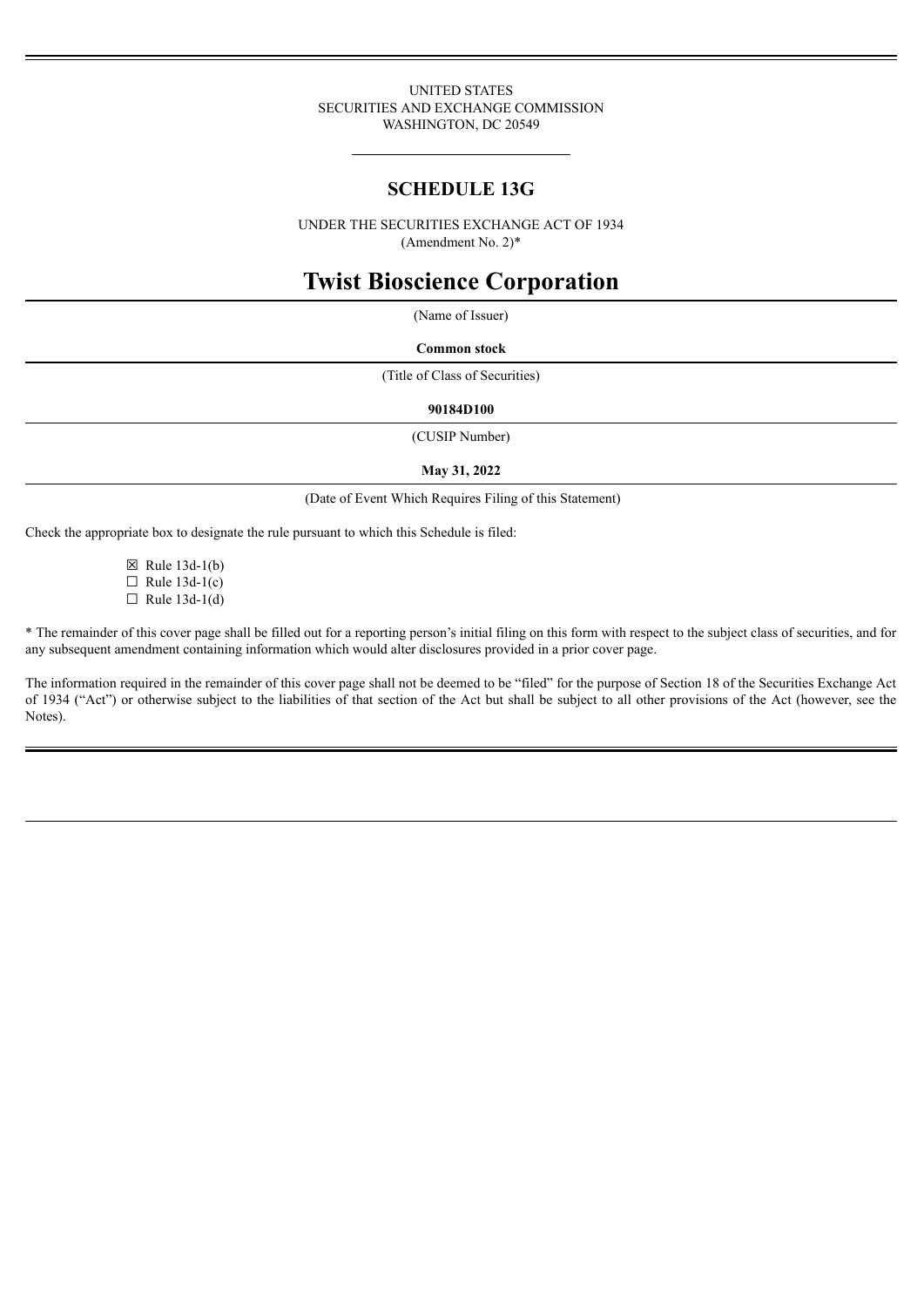| <b>CUSIP No. 90184D100</b>                                                  |                                                                                   |    |                                                 | 13G | Page 2 of 5 Pages |  |  |
|-----------------------------------------------------------------------------|-----------------------------------------------------------------------------------|----|-------------------------------------------------|-----|-------------------|--|--|
| 1.                                                                          | <b>NAMES OF REPORTING PERSONS</b><br><b>ARK Investment Management LLC</b>         |    |                                                 |     |                   |  |  |
| 2.                                                                          | <b>CHECK THE APPROPRIATE BOX IF A MEMBER OF A GROUP</b><br>(a)<br>(b)             |    |                                                 |     |                   |  |  |
| 3.                                                                          | <b>SEC USE ONLY</b>                                                               |    |                                                 |     |                   |  |  |
| 4.                                                                          | <b>CITIZENSHIP OR PLACE OF ORGANIZATION</b><br><b>Delaware, United States</b>     |    |                                                 |     |                   |  |  |
|                                                                             |                                                                                   | 5. | <b>SOLE VOTING POWER</b><br>6,059,143           |     |                   |  |  |
| <b>NUMBER OF</b><br><b>SHARES</b><br><b>BENEFICIALLY</b><br><b>OWNED BY</b> |                                                                                   | 6. | <b>SHARED VOTING POWER</b><br>121,899           |     |                   |  |  |
| <b>EACH</b><br><b>REPORTING</b><br>PERSON WITH                              |                                                                                   | 7. | <b>SOLE DISPOSITIVE POWER</b><br>6,267,721      |     |                   |  |  |
|                                                                             |                                                                                   | 8. | <b>SHARED DISPOSITIVE POWER</b><br>$\mathbf{0}$ |     |                   |  |  |
| 9.                                                                          | AGGREGATE AMOUNT BENEFICIALLY OWNED BY EACH REPORTING PERSON<br>6,267,721         |    |                                                 |     |                   |  |  |
| 10.                                                                         | <b>CHECK IF THE AGGREGATE AMOUNT IN ROW (9) EXCLUDES CERTAIN SHARES</b><br>$\Box$ |    |                                                 |     |                   |  |  |
| 11.                                                                         | PERCENT OF CLASS REPRESENTED BY AMOUNT IN ROW (9)<br>11.14%                       |    |                                                 |     |                   |  |  |
| 12.                                                                         | TYPE OF REPORTING PERSON<br>IA                                                    |    |                                                 |     |                   |  |  |

 $\overline{\phantom{a}}$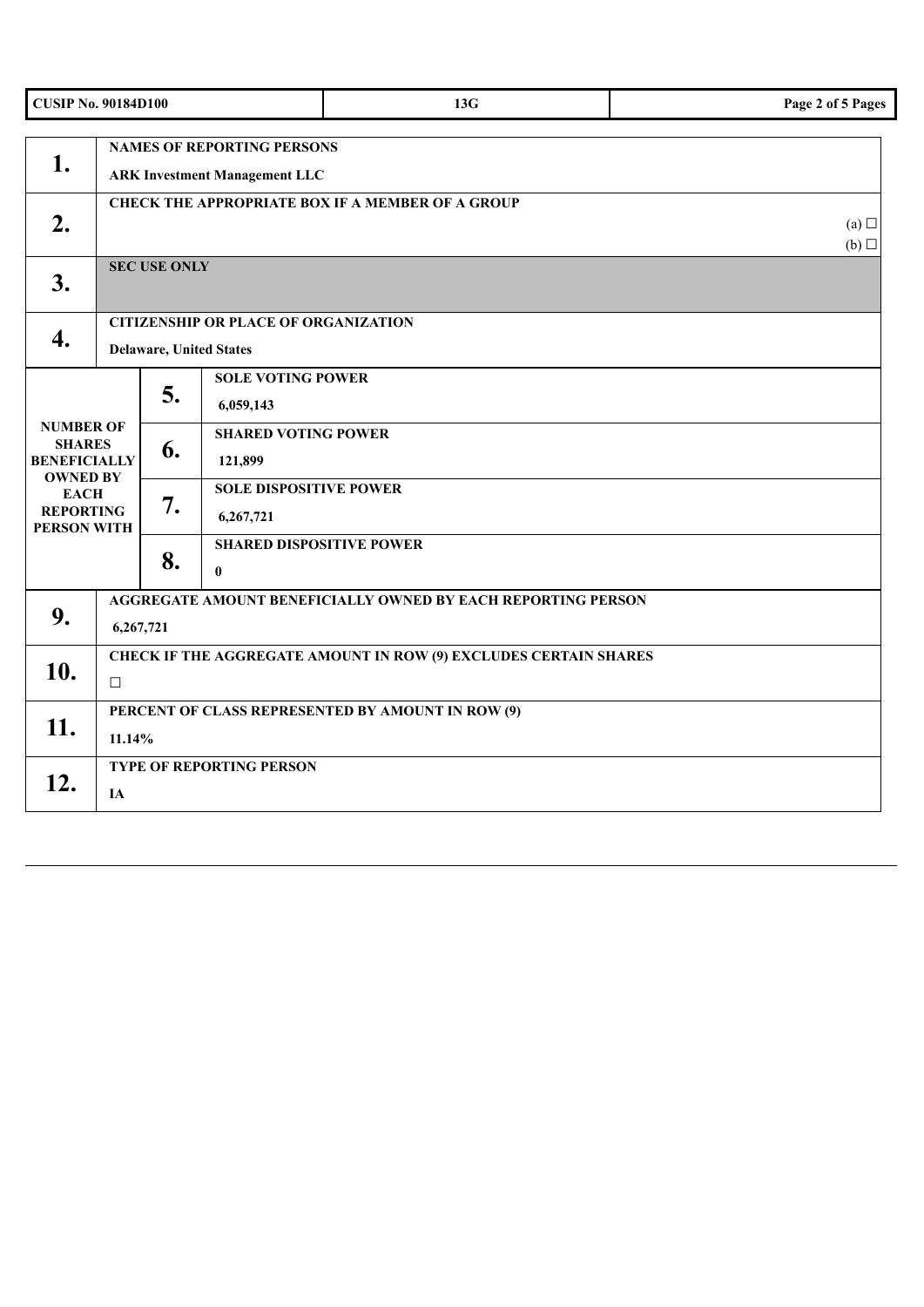| <b>CUSIP No. 90184D100</b><br>$c = n$<br>13G<br>Page 3 of 5<br>$ -$ |
|---------------------------------------------------------------------|
|---------------------------------------------------------------------|

#### **Item 1(a) Name of issuer:**

Twist Bioscience Corporation

#### **Item 1(b) Address of issuer's principal executive offices:**

681 Gateway Blvd, South San Francisco, CA 94080

#### **Item 2(a) Name of person filing:**

ARK Investment Management LLC

#### **Item 2(b) Address or principal business office or, if none, residence:**

ARK Investment Management LLC 3 East 28th Street, 7th Floor New York, NY 10016

#### **Item 2(c) Citizenship:**

Delaware, United States

#### **Item 2(d) Title of class of securities:**

Common stock

#### **Item 2(e) CUSIP No.:**

90184D100

#### Item 3. If this statement is filed pursuant to §§ 240.13d-1(b) or 240.13d-2(b) or (c), check whether the person filing is a:

- (a)  $\Box$  Broker or dealer registered under section 15 of the Act (15 U.S.C. 780);
- (b)  $\Box$  Bank as defined in section 3(a)(6) of the Act (15 U.S.C. 78c);
- (c)  $\Box$  Insurance company as defined in section 3(a)(19) of the Act (15 U.S.C. 78c);
- (d)  $\Box$  Investment company registered under section 8 of the Investment Company Act of 1940 (15 U.S.C 80a-8);
- (e)  $\boxtimes$  An investment adviser in accordance with § 240.13d-1(b)(1)(ii)(E);
- (f)  $\Box$  An employee benefit plan or endowment fund in accordance with § 240.13d-1(b)(1)(ii)(F);
- (g)  $\Box$  A parent holding company or control person in accordance with § 240.13d-1(b)(1)(ii)(G);
- (h)  $\Box$  A savings associations as defined in Section 3(b) of the Federal Deposit Insurance Act (12 U.S.C. 1813);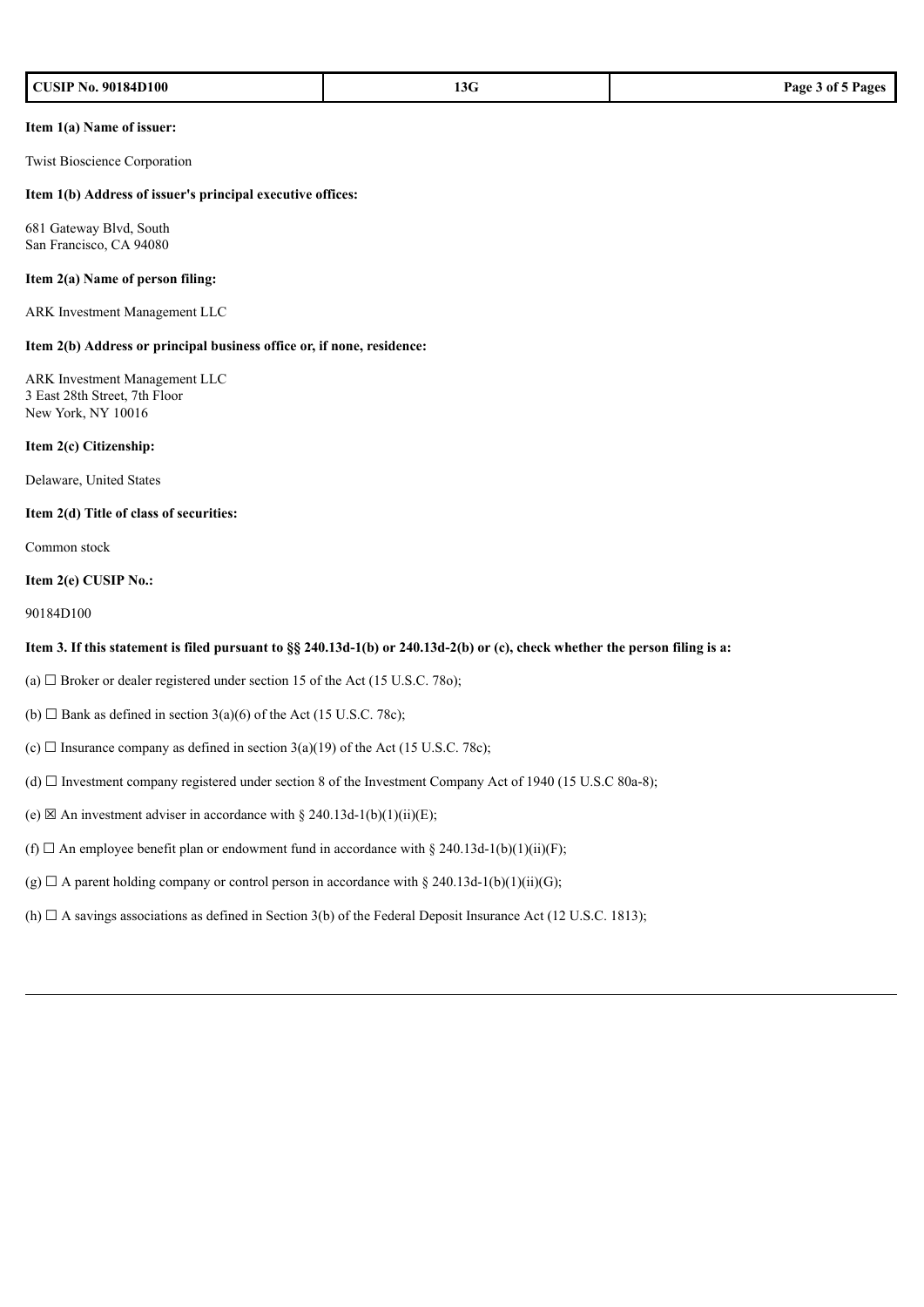| <b>CUSIP No. 90184D100</b> | 13G | Page 4 of 5 Pages |
|----------------------------|-----|-------------------|
|----------------------------|-----|-------------------|

(i)  $\Box$  A church plan that is excluded from the definition of an investment company under section 3(c)(14) of the Investment Company Act of 1940 (15) U.S.C. 80a-3);

(j)  $\Box$  A non-U.S. institution in accordance with § 240.13d-1(b)(1)(ii)(J);

(k)  $\Box$  Group, in accordance with § 240.13d-1(b)(1)(ii)(K). If filing as a non-U.S. institution in accordance with § 240.13d-1(b)(1)(ii)(J), please specify the type of institution: \_\_\_\_

#### **Item 4. Ownership**

(a) Amount beneficially owned:

6,267,721

(b) Percent of class:

11.14%

(c) Number of shares as to which such person has:

- (i) Sole power to vote or to direct the vote: 6,059,143
- (ii) Shared power to vote or to direct the vote: 121,899
- (iii) Sole power to dispose or to direct the disposition of: 6,267,721
- (iv) Shared power to dispose or to direct the disposition of: 0

#### **Item 5. Ownership of 5 Percent or Less of a Class.**

Not applicable.

## **Item 6. Ownership of More than 5 Percent on Behalf of Another Person.**

Not applicable.

Item 7. Identification and Classification of the Subsidiary Which Acquired the Security Being Reported on by the Parent Holding Company or **Control Person.**

## Not applicable.

#### **Item 8. Identification and Classification of Members of the Group.**

Not applicable.

## **Item 9. Notice of Dissolution of Group.**

Not applicable.